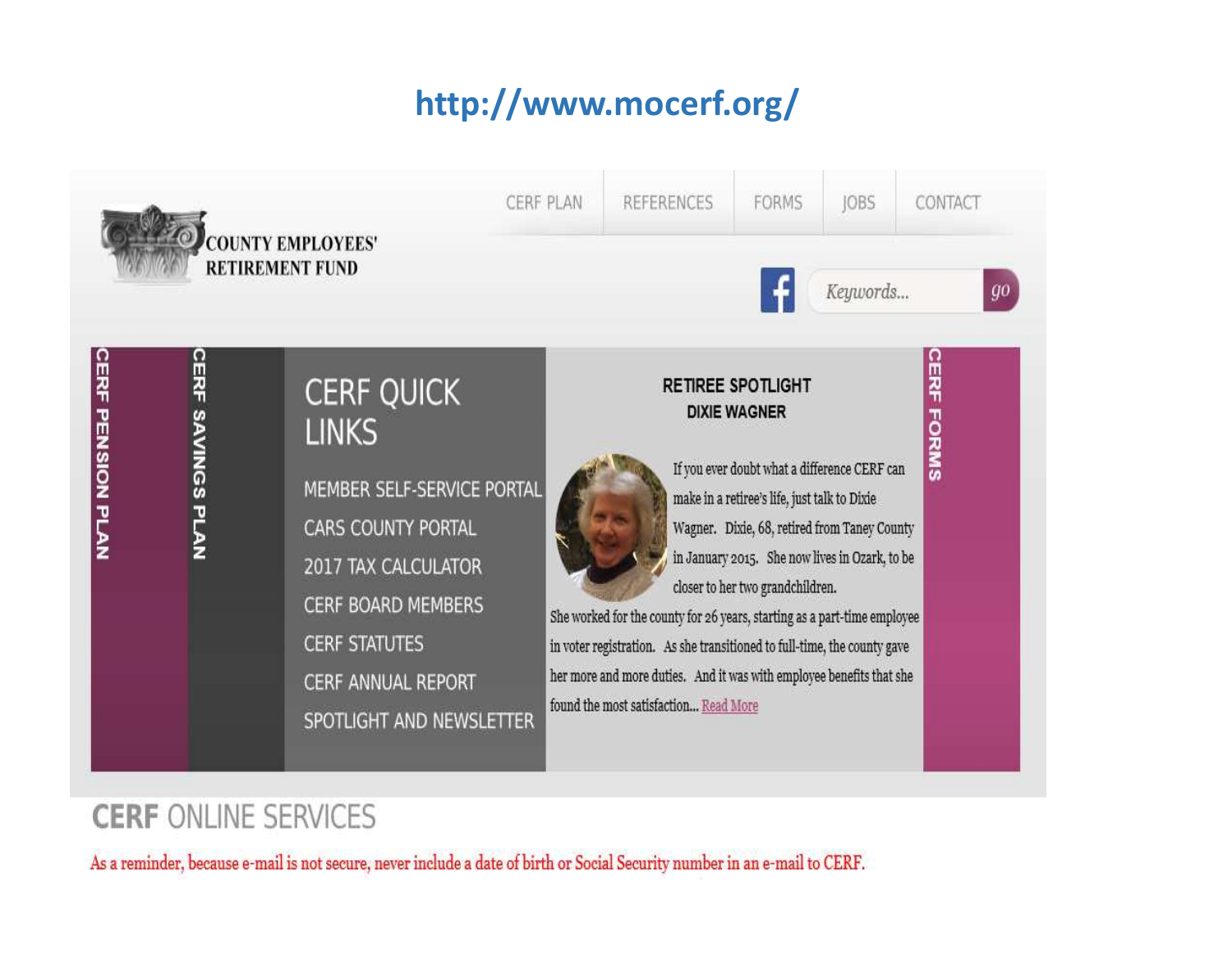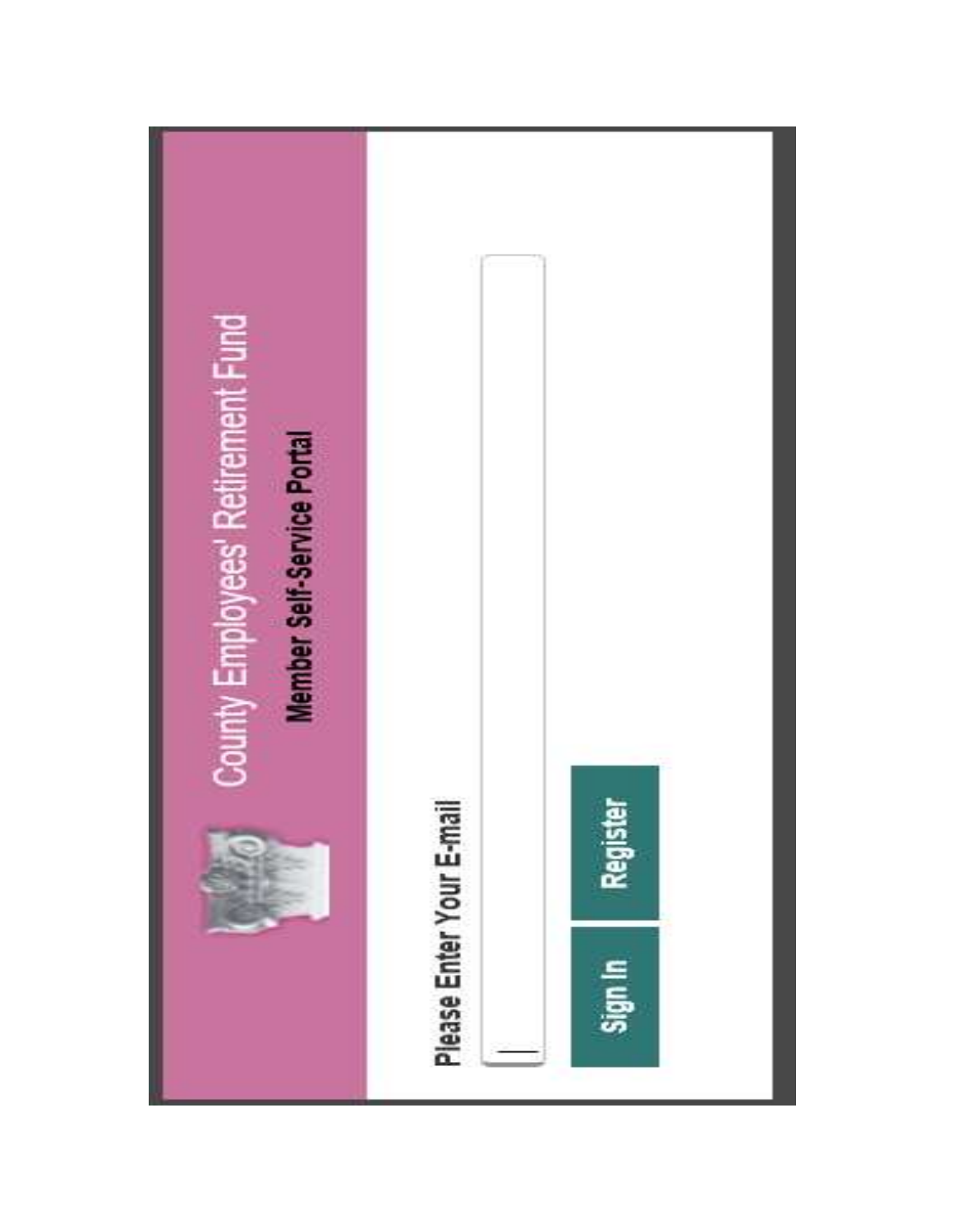# *NEW!!* **CARS Member Self-Service Portal**

The new Member Self-Service Portal allows members to view their annual statements, run a benefit estimate, view beneficiary information, update personal information, and obtain CERF contact information. Trouble registering? Call 877-632-2373

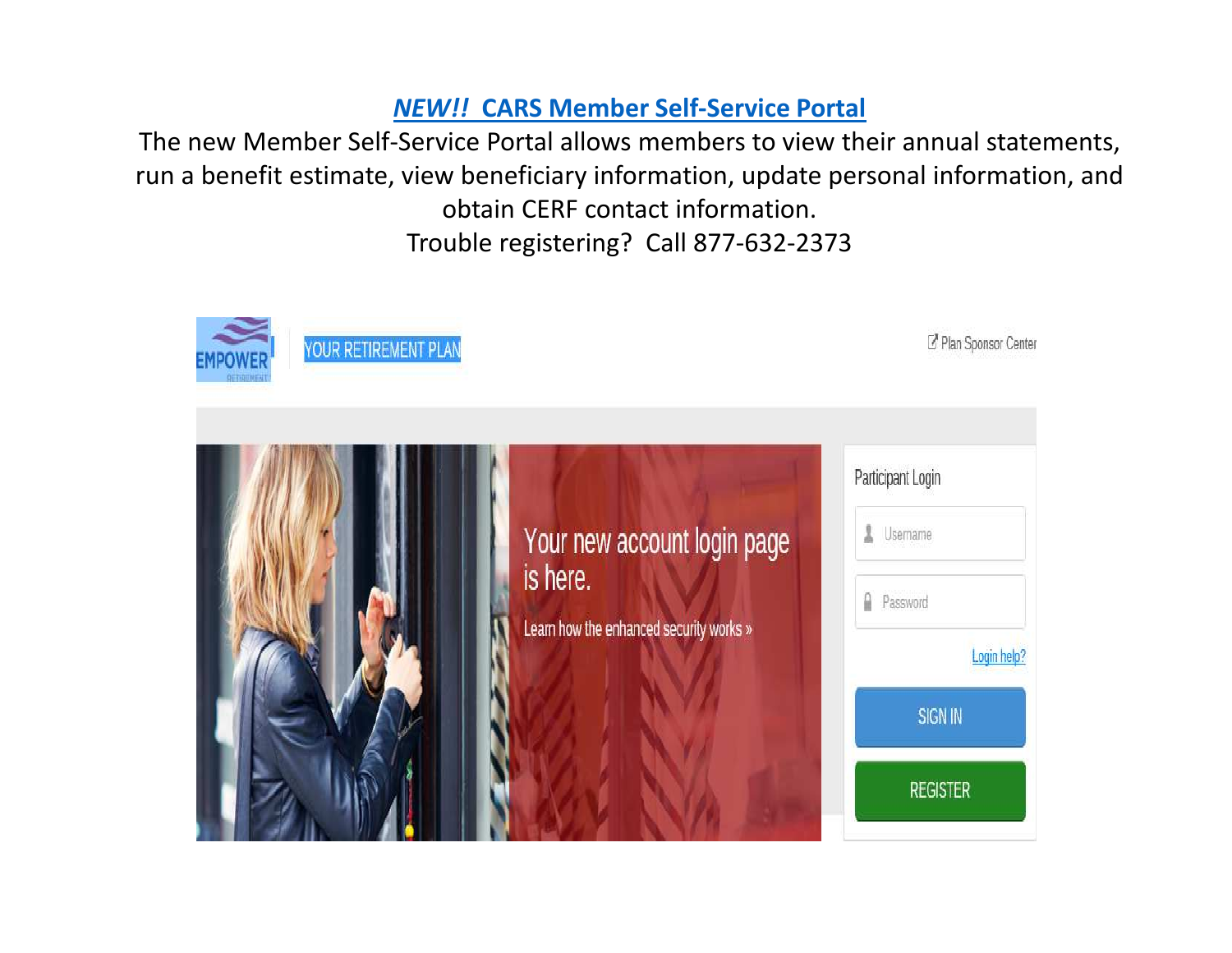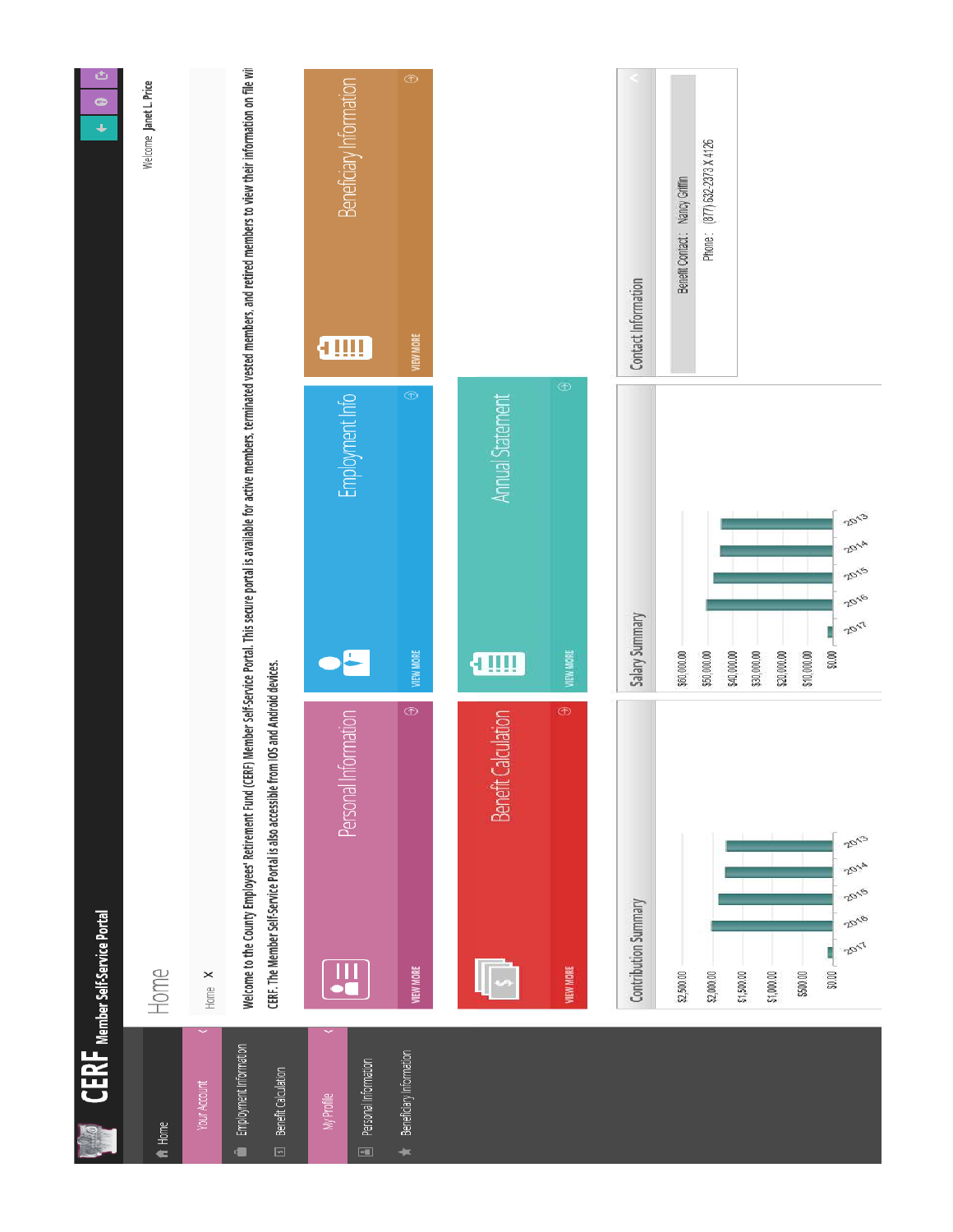# Participation

mandatory for eligible employees hired on or after anuary 1, 2000 and working at least 1,000 hours Participation in the CERF Pension Plan is during the year.

date of hire. If you are hired into an eligible partto work at least 1,000 hours during the year, you If you are an eligible employee who is scheduled will become a participant automatically on your time position, but will work at least 1,000 hours in a calendar year, you will enroll immediately upon hire as well.

than 1,000 hours during the year, you will not be enrolled in CERF at the time of hire. However, If you are hired on a part-time basis to work less if you reach 1,000 hours in a calendar year, you become eligible for CERF and will enroll as follows:



- If you reach 1,000 hours on or before June 30, you will enroll on July 1 of the current year.
- If you reach 1,000 hours after June 30, you will enroll on January 1 of the following year.
- If you are hired in a full-time position, then change terminate county employment for a period greater regardless of the number of hours you work. This and continue to make the required contributions part-time service will be calculated using the 91or part-time, you will remain in CERF until you than 30 days. Please keep your address updated important information regarding your benefits. hour rule. As a participant, whether full-time to part-time status, you will remain in CERF with CERF in order to continue to receive

# **Employee Contributions**

Effective with the signing of HB 1455, all participants These employees are not required to make up the compensation to CERF, starting January 1, 2003. hired on or after February 25, 2002, are required additional 4% contributions for the period of to contribute an additional 4% of their gross February 25 through December 31, 2002.

or it can be paid by the employee. Each county is be paid by the county on behalf of an employee, responsible for determining how it will be paid. Any part of the additional 4% contribution can

- To further explain -
- A non-LAGERS participant hired on or after February 25, 2002, will contribute 6% of gross salary.
- February 25, 2002, will continue making 2% later rehired in an eligible position, he will employment for more than 30 days, and is An active non-LAGERS participant who contributions. However, if he terminates be required to make a 6% contribution. was employed with the county prior to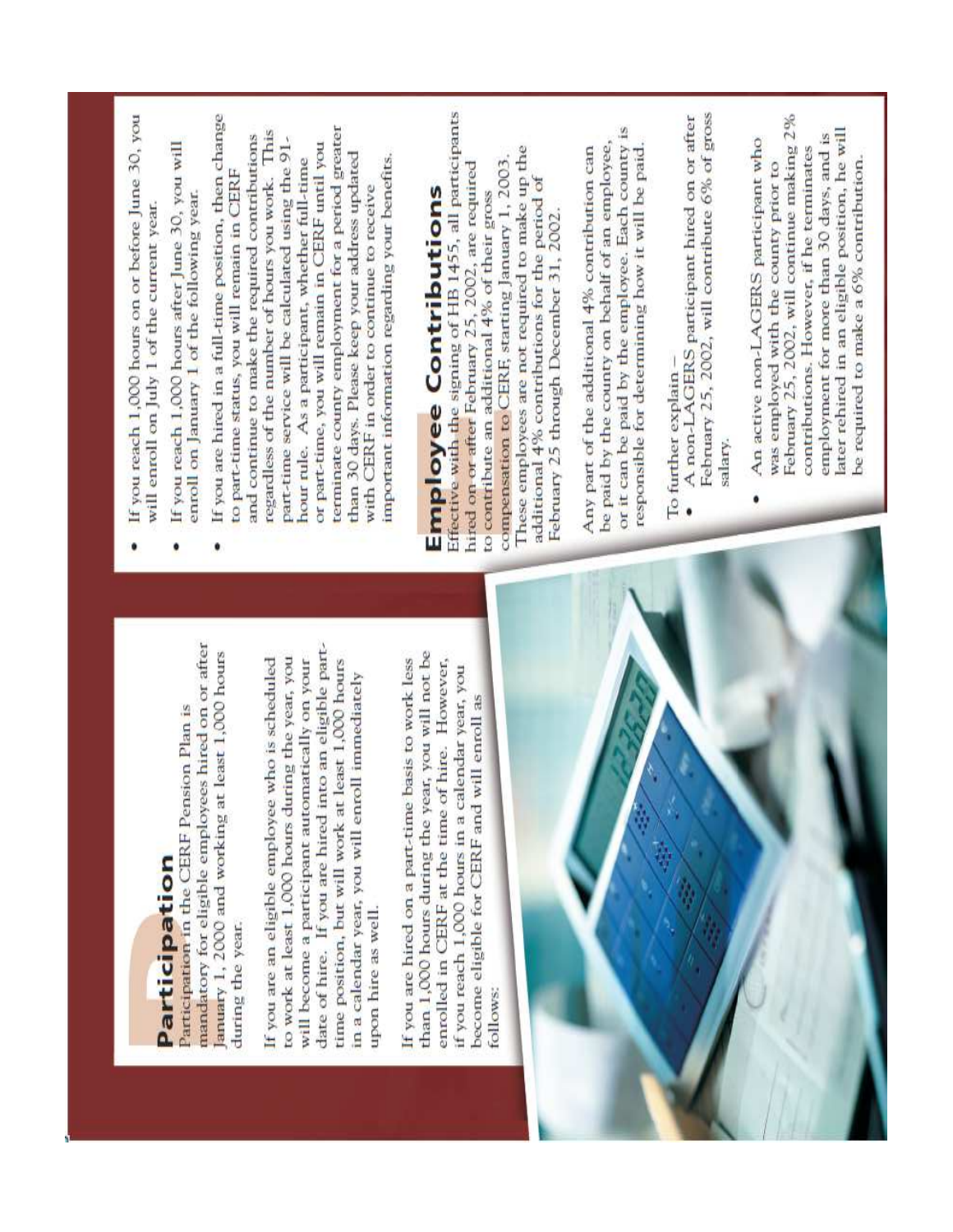- Additionally, non-LAGERS participants are required to make a .7% contribution to the 401(a) plan.
- A LAGERS participant hired on or after February 25, 2002, will contribute 4% of gross salary.  $\bullet$
- However, if he terminates employment for more employed with the county prior to February 25, than 30 days, and is later rehired in an eligible position, he will be required to contribute 4%. 2002, is not required to make contributions. An active LAGERS participant who was

NOTE: Contributions are pre-tax for state and federal compensation, including, but not limited to, wages, income tax withholding and are required on all vacation, sick leave, overtime and bonuses.

# **Changing LAGERS Status**

participant changes, the following will occur: If your status as a LAGERS or non-LAGERS

- years of creditable service in which you were a non-LAGERS participant and made the You will receive the full benefit for those required contributions.
- you were a LAGERS participant and made the You will receive two-thirds of the full benefit for those years of creditable service in which required contributions.
- LAGERS, you will be required to make up the to CERF had you not been in LAGERS. Your mandatory contributions you would have paid for which you later received a refund, will be benefit for the period you were in LAGERS, If you receive a refund of contributions from calculated at the non-LAGERS rate. ۰
- If you retire from LAGERS and return to work service credit in LAGERS, you are considered in the county but are not accruing additional mandatory contributions to CERF. Again, for this period of time, your CERF benefit will be calculated at the non-LAGERS benefit rate. a non-LAGERS participant for this period of time. In this case, you must make the  $\bullet$

# **Becoming Vested** Contributions in Your

have a permanent right to your Being vested means that you

received pay for 1,000 hours in each of those eight years. continuous creditable service during which you have Plan, you are entitled to a benefit after eight years of pension benefit. In the CERF Pension

full benefit at age 62, or an actuarially-reduced benefit Once you become vested, you are eligible to receive a as early as age 55.

# **Required Minimum** Distribution Rule

only option available to you will be a single life annuity required minimum distribution of your pension benefit applied for pension benefits prior to this deadline, the of the year in which you reach age 70<sup>1</sup>/2, or the year in which you separate from service. If you have not on April 1 of the calendar year following the later As a vested member, you must begin receiving a with no survivor benefit.

elect to have your contributions rolled over to an eligible vested, you will receive a refund of the contributions you in a lump-sum payment either directly to you or you may rollover, the full amount of distribution must equal \$200 Any refund of pre-tax contributions paid directly to you made to the plan. Your contributions will be refunded retirement plan or IRA. The refund will be made as soon as administratively possible. In order to elect a or more. You may also elect a partial rollover if that If you leave county employment before you become portion of your distribution is at least \$500 or more. require tax withholding at a rate of 20%.

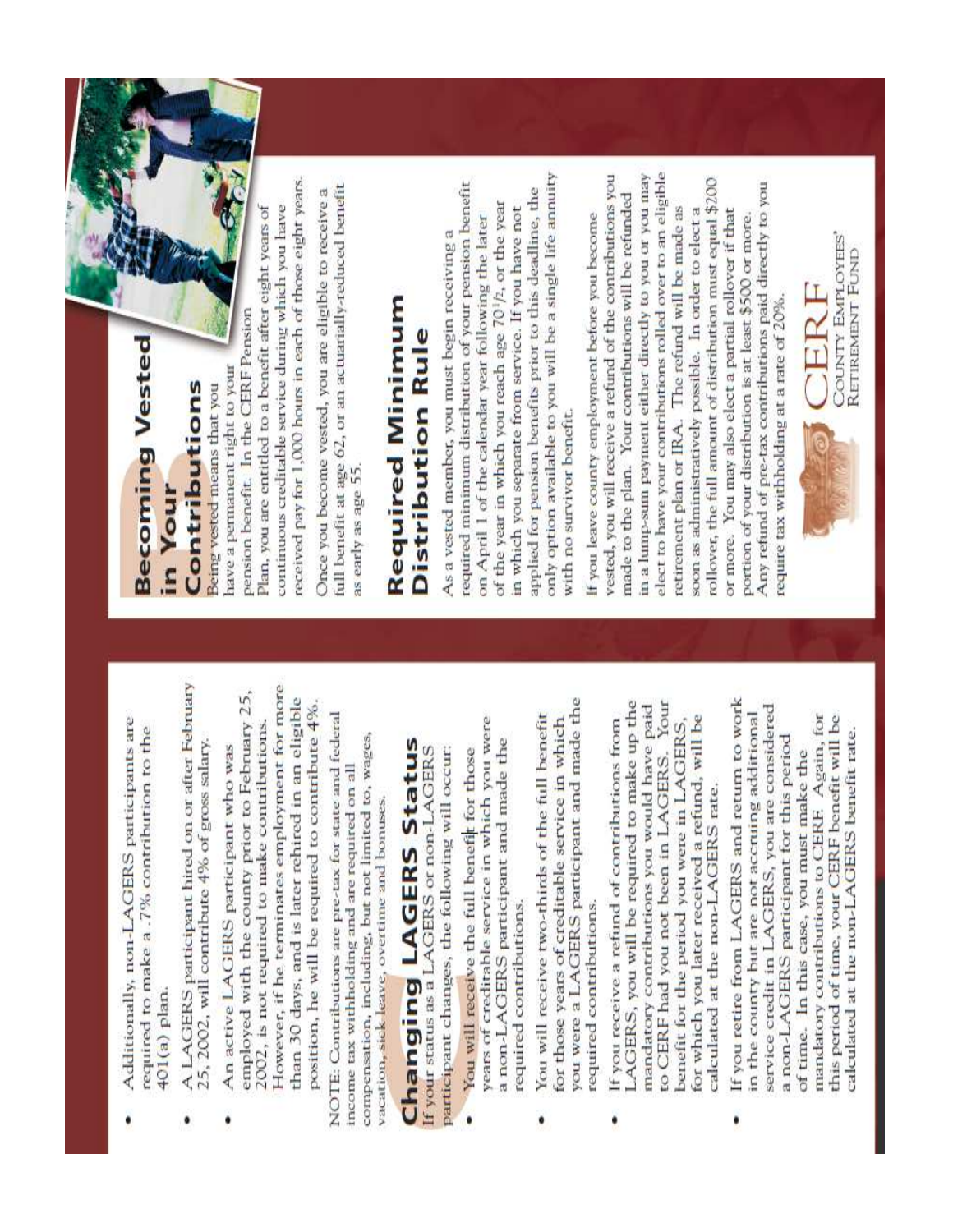## **Greene County Policy ManualCounty Employees' Retirement Fund (CERF) Pension Plan**

The County Employees' Retirement Fund (CERF) was established by Senate Bill 579, effective August 28, 1994. Effective January 1, 1997, CERF began paying annuity payments to eligible retirees. Full-time employees and authorized part-time employees who are employed in a position normally requiring 1,000 hours of work each year will be enrolled in the CERF plan upon employment. Circuit Court employees including juvenile services personnel and bailiffs are ineligible for CERF. After an employee has completed eight years of credited service, they will be vested in CERF. For those participants who were hired before February 22, 2002, the entire amount contributed to CERF is paid through the collection of fees and penalties from the Assessor, Collector of Revenue, and Recorder of Deeds offices. Those employees hired on or after February 22, 2002 are required to pay four (4) percent of their wages through payroll deduction. Non-LAGERS participants (employees in positions requiring less than 1,500 hours of work per year) are required to pay two (2) percent of their wages through a payroll deduction in addition to the four (4) percent if hired after February 22, 2002. The normal retirement age according to CERF is age 62 for eligible employees. There are early retirement provisions that allow an employee to receive a reduced retirement amount beginning at age 55. All active employees are also covered by a \$10,000 life insurance benefit. For further information regarding CERF, employees may contact Nancy Griffin at the County Employee's Retirement Fund, 1-877-632-2373 ext. 4126, or County Clerk's office at 417-829-6297.